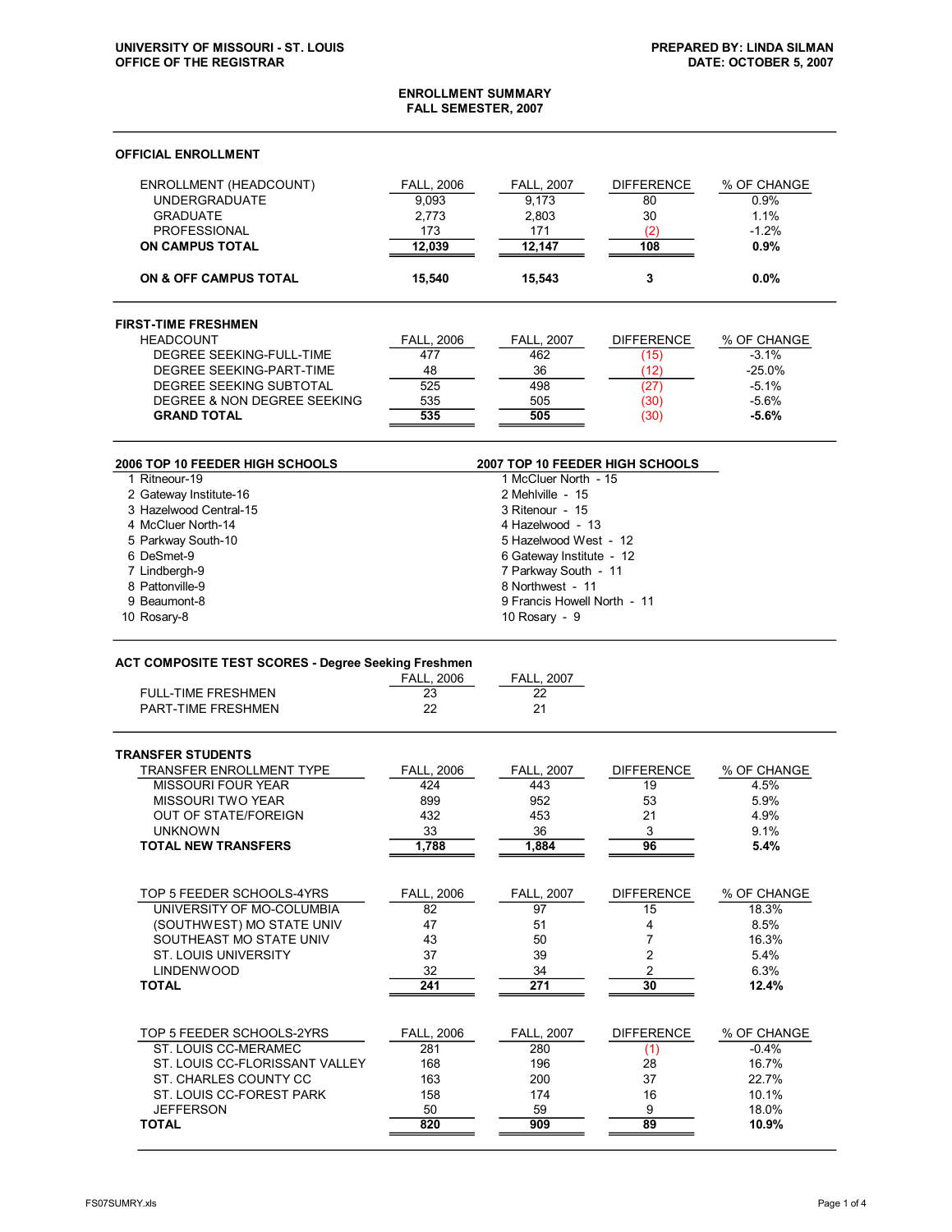#### **ENROLLMENT SUMMARY FALL SEMESTER, 2007**

# **GRADUATE STUDENTS**

| ENROLLMENT HEADCOUNT | <b>FALL. 2006</b> | <b>FALL, 2007</b> | <b>DIFFERENCE</b> | % OF CHANGE |
|----------------------|-------------------|-------------------|-------------------|-------------|
| MASTERS              | 2.224             | 2.228             |                   | 0.2%        |
| <b>ED SPECIALIST</b> | 51                | 57                |                   | 10.5%       |
| <b>DOCTORAL</b>      | 498               | 518               | 20                | 4.0%        |
| <b>TOTAL</b>         | 2.773             | 2.803             | 30                | 1.1%        |

### **READMITS AND CONTINUING STUDENTS**

| <b>ENROLLMENT</b> | <b>FALL. 2006</b> | 2007<br>FALL | <b>DIFFERENCE</b> | % OF CHANGE |
|-------------------|-------------------|--------------|-------------------|-------------|
| RE-ADMITS         | 406               | 444          | 38                | $9.4\%$     |
| <b>CONTINUING</b> | 8.633             | 8.662        | 29                | 0.3%        |

Starting FS2004 students are no longer required to fill out a re-enroll form if they have attended within the last year.

#### **MINORITY ENROLLMENT**

| <b>ENROLLMENT</b><br><b>TOTAL MINORITY</b><br>MINORITY % OF KNOWN ETHNIC | <b>FALL, 2006</b><br>3,007 | <b>FALL, 2007</b><br>3,102 | <b>DIFFERENCE</b><br>95 | % OF CHANGE<br>3.2% |
|--------------------------------------------------------------------------|----------------------------|----------------------------|-------------------------|---------------------|
| <b>ENROLLMENT</b>                                                        | 27.60%                     | 29.00%                     |                         |                     |
| NON-RESIDENT ALIEN                                                       | 497                        | 498                        | 1                       | 0.2%                |
| AFRICAN AMERICAN<br>AFRICAN AMERICAN % KNOWN                             | 1,915                      | 1,995                      | 80                      | 4.2%                |
| <b>ETHNIC ENROLLMENT</b>                                                 | 17.60%                     | 18.70%                     |                         |                     |
| AMERICAN INDIAN                                                          | 34                         | 38                         | 4                       | 11.8%               |
| <b>HISPANIC</b>                                                          | 188                        | 193                        | 5                       | 2.7%                |
| CAUCASIAN                                                                | 7.890                      | 7.562                      | (328)                   | $-4.2%$             |
| ASIAN/PACIFIC ISLANDER                                                   | 373                        | 378                        | 5                       | 1.3%                |

### **GENDER ENROLLMENT**

| <b>WOMEN</b>                                                                                 | <b>FALL, 2006</b>                           | <b>FALL, 2007</b>                                | <b>DIFFERENCE</b>                      | % OF CHANGE                                    |
|----------------------------------------------------------------------------------------------|---------------------------------------------|--------------------------------------------------|----------------------------------------|------------------------------------------------|
| <b>UNDERGRADUATE</b>                                                                         | 5,296                                       | 5,226                                            | (70)                                   | $-1.3%$                                        |
| <b>GRADUATE</b>                                                                              | 1.763                                       | 1,847                                            | 84                                     | 4.8%                                           |
| <b>PROFESSIONAL</b>                                                                          | 103                                         | 100                                              | (3)                                    | $-2.9%$                                        |
| <b>TOTAL</b>                                                                                 | 7,162                                       | 7,173                                            | 11                                     | 0.2%                                           |
| <b>MEN</b><br><b>UNDERGRADUATE</b><br><b>GRADUATE</b><br><b>PROFESSIONAL</b><br><b>TOTAL</b> | FALL, 2006<br>3,797<br>1.010<br>70<br>4,877 | <b>FALL, 2007</b><br>3,947<br>956<br>71<br>4,974 | <b>DIFFERENCE</b><br>150<br>(54)<br>97 | % OF CHANGE<br>4.0%<br>$-5.3%$<br>1.4%<br>2.0% |
| <b>TOTAL WOMEN &amp; MEN</b>                                                                 | <b>FALL, 2006</b>                           | <b>FALL, 2007</b>                                | <b>DIFFERENCE</b>                      | % OF CHANGE                                    |
| <b>UNDERGRADUATE</b>                                                                         | 9.093                                       | 9.173                                            | 80                                     | 0.9%                                           |
| <b>GRADUATE</b>                                                                              | 2.773                                       | 2.803                                            | 30                                     | 1.1%                                           |
| <b>PROFESSIONAL</b>                                                                          | 173                                         | 171                                              | (2)                                    | $-1.2%$                                        |
| <b>TOTAL</b>                                                                                 | 12,039                                      | 12,147                                           | 108                                    | 0.9%                                           |
| PERCENT OF TOTAL ENROLLMENT                                                                  | <b>FALL, 2006</b>                           | <b>FALL, 2007</b>                                | <b>DIFFERENCE</b>                      | % OF CHANGE                                    |
| <b>WOMEN</b>                                                                                 | 59%                                         | 59%                                              | 0                                      | $-0.7%$                                        |
| <b>MEN</b>                                                                                   | 41%                                         | 41%                                              | 0                                      | 1.1%                                           |